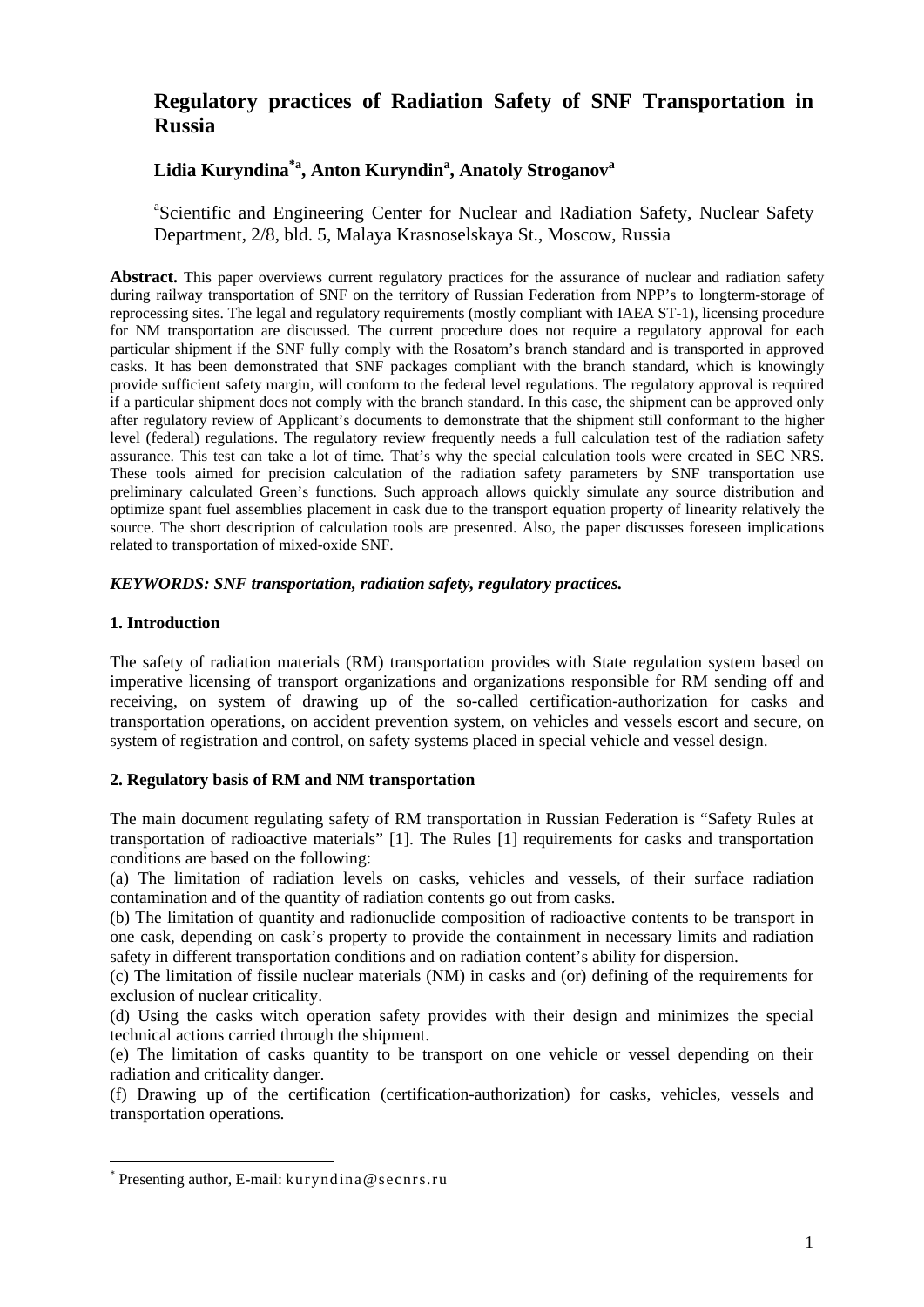The radiation safety of RM and NM transportation provides with using ALARA and limitation of individual doses by the established limits. Organizations involved in transportation process must carry out the actions for any incident or accidents prevention and actions for liquidation of radiation consequences of the accident under the Rules [1] and other regulatory documents requirements.

The legal basis in Russian Federation obliges to analyze the initiating events for basic and for overbasic accidents. The single failure principle is used in basic accidents analysis. For over-basic analysis the most adverse ways of accident evolution are considered.

#### **3. SNF transportation specific and SEC NRS experience**

The current procedure does not require a regulatory approval for each particular shipment if the spent nuclear fuel (SNF) fully complies with the Rosatom's branch standard [2] and is transported in approved casks. It has been demonstrated that SNF packages compliant with the branch standard, which is knowingly provide sufficient safety margin, will conform to the State level regulations. The regulatory approval is required if a particular shipment does not comply with the branch standard. In this case, the shipment can be approved only after regulatory review of Applicant's documents to demonstrate that the shipment still conformant to the higher level (State) regulations.

# **3.1 Calculation tools**

The regulatory review frequently needs a full calculation test of the radiation safety assurance. This test can take a lot of time. That's why the special calculation tools were created in Scientific and Engineering Center for Nuclear and Radiation Safety (SEC NRS). These tools aimed for precision calculation of the radiation safety parameters by SNF transportation use preliminary calculated Green's functions. Such approach allows quickly simulate any source distribution and optimize spent fuel assemblies placement in cask due to the transport equation property of the linearity about the source.

Such a property enabled to get the value of dose rate from any source by de-escalation this source on Green's function determined by contributions from single sources of every type in every piece of area to dose rate:

$$
\dot{H}(\vec{x}) = \int q(\vec{x}) G(\vec{x}) d\vec{x}
$$
 (1)

Thus, the dose rate behind the cask radiation shield for any specific composition of SNF may be determined by division the SNF volume in cask into several zones and calculation the contributions from single sources (normalized on one particle) of neutron and gamma irradiation for every zone.

The special calculation tools created in SEC NRS and realized the methodology described above consist of Green's functions libraries calculated by precision programs for irradiation transport design and program using these libraries for fast calculation of dose rate behind the cask radiation shield.

#### **3.2 Radiation field calculation for casks with spent MOX-fuel**

Today the MOX-fuel operating is considered to be the most perspective way to increase the effectiveness of fuel cycles. However, this way also has some difficulties in particular in transportation safety ensuring. This fact takes place because the concentration of isotopes affect on dose rate behind the cask radiation shield for the spent MOX-fuel is higher than ones for the spent uranium fuel. So the dose rate on the cask surface with spent MOX-fuel is higher than ones on the cask surface with spent uranium fuel. Moreover this dose rate for MOX-fuel can run up to the allowed limitation.

In purpose to investigate this factor influence the calculation tools were updated for conditions of MOX-fuel transportation. The results of calculations are brought to the following aspects: